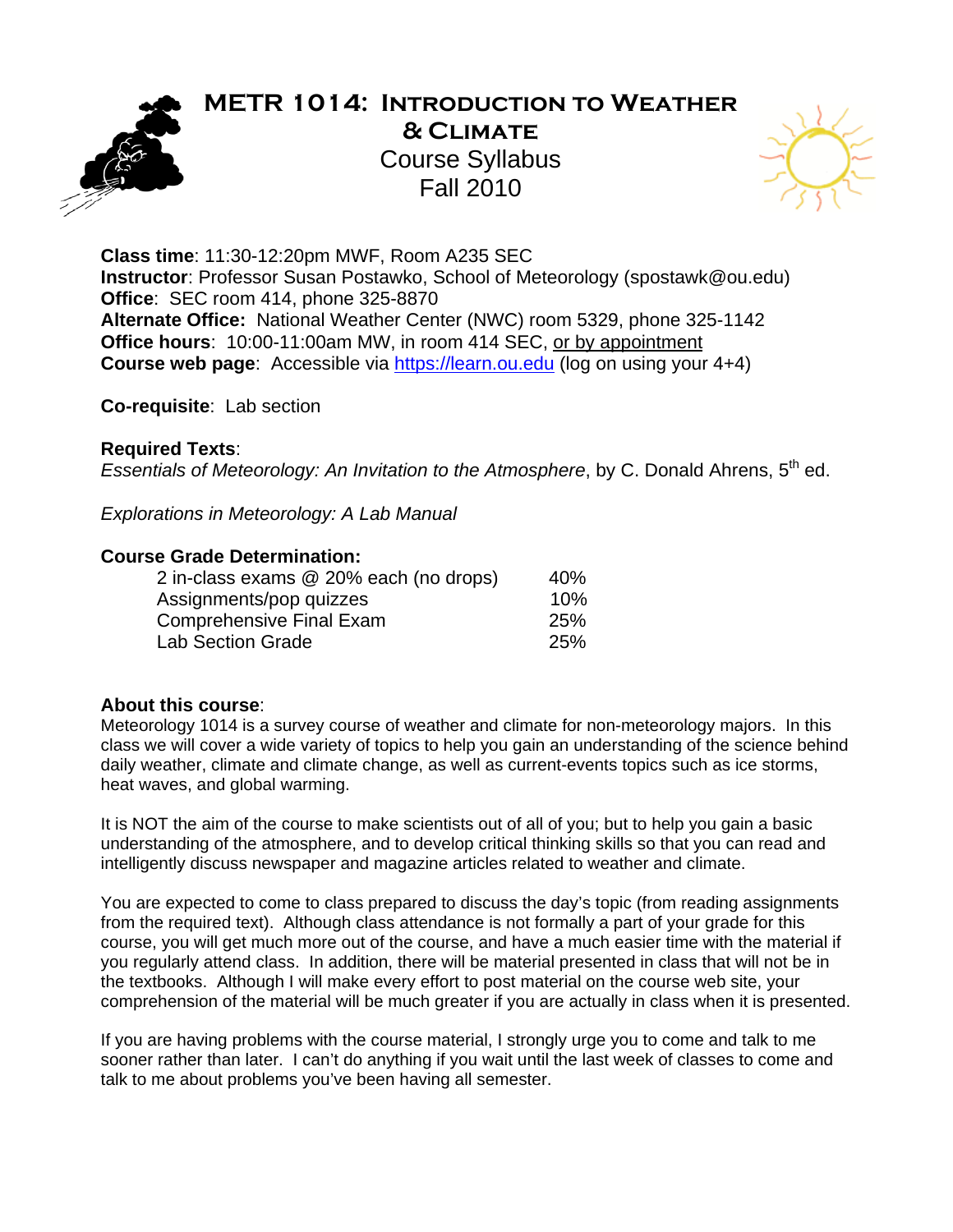Remember that education is a two-way street – I can only present the material and facilitate discussion, but you must bring to class an intellectual curiosity and a willingness to learn. In order to get the most out of any class, you MUST take an active role in your own education!

#### **About the labs:**

The labs associated with this class are designed to both enhance your understanding of lecture material, as well as to introduce some material that we simply don't have time to cover in lecture. As such, the labs don't always coincide exactly with what is going on in lecture.

Although there are several lab sections associated with this class, PLEASE don't play "musical lab periods". That is, unless you have permission in advance from the Teaching Assistant(s), please only attend the lab section that you are enrolled in. The lab rooms have very limited seating capacity.

The lab section will make up 25% of your final grade for this class. Your Teaching Assistant will have more information for you when you attend your first lab.

#### **Important policies:**

**Reasonable Accommodation:** The University of Oklahoma is committed to providing reasonable accommodation for all students with disabilities. Students with disabilities who require accommodation in this course are requested to speak with me as early in the semester as possible. Students with disabilities **must** be registered with the Office of Disability Services prior to receiving accommodations in this course. The Office of Disability Services is located in Goddard Health Center, Suite 166, phone 325-3852 or TDD only 325-4173.

**Academic Misconduct:** All provisions of the Norman Campus Academic Misconduct Code shall apply in cases of academic dishonesty. Any violation of the Academic Misconduct Code will result in your removal from this course, and a grade of F will be recorded for the course. Academic misconduct is defined as "any act that improperly affects the evaluation of a student's academic performance or achievement." At the University of Oklahoma, academic integrity is expected from each student. Misconduct such as plagiarism, fabrication, and fraud, as well as attempting to commit such acts or assisting others in doing so, will not be tolerated. Students are responsible for knowing the OU Academic Conduct Code, which can be found at http://www.ou.edu/studentcode and http://www.ou.edu/provost/integrity





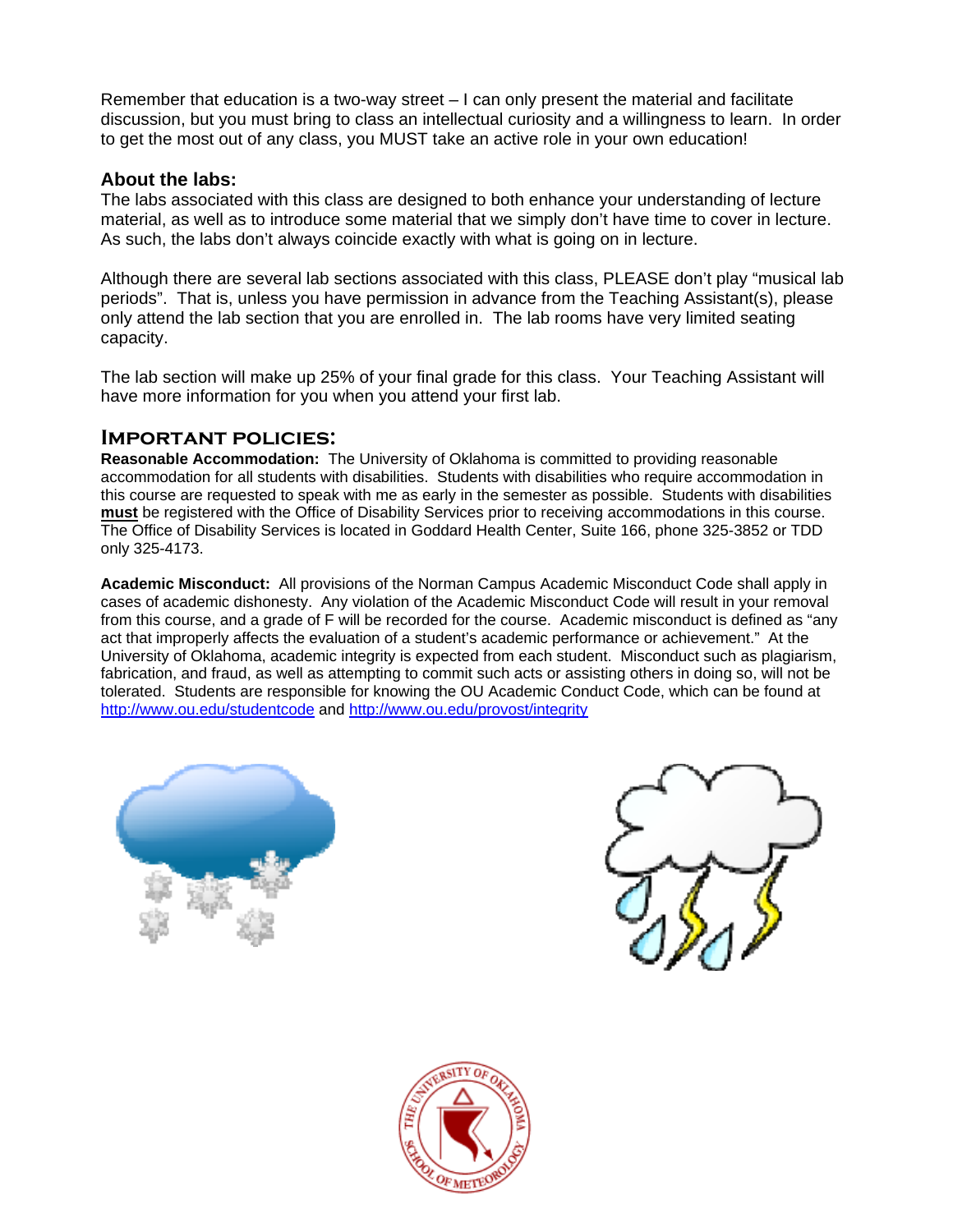# CLASSROOM ETIQUETTE

This is a large class, and as such it is imperative that everyone make an extra effort to respect others in the class. Students pay to be there - good students are there to learn. You are adults and are expected to behave as such. Below are some basic "rules" that I expect everyone to follow while in my class:

- You are expected to get to class on time. Coming late is a disruption. If you do come in late, please take the first available seat so as to minimize disrupting everyone.
- Come to class with the expectation of staying in class for the entire period. In the rare event that you need to leave class early, please make every effort to let me know prior to the beginning of class that you will have to leave.
- Please take care of all restroom trips either before or after class. In the rare event that you need to make an emergency trip to the restroom, please do so as quietly as possible.
- When in class, please be considerate by turning off cell phones and pagers, and turning down the volume on your laptop computer.
- Please do NOT engage in lengthy discussions with your neighbors. This is very distracting to everyone around you (not to mention rude).
- Clean up after yourself. If you are reading a newspaper before class, please be sure to take it with you and dispose of it properly when you leave class. The same goes for any food or drinks you bring to class – please make sure to clean up the area around you when you leave.
- Come to class with the intention of paying attention. Obvious reading of newspapers or other materials not relevant to the lecture will not be tolerated.
- Class ends when I dismiss the class. Please do not begin to pack your things until I have dismissed the class.

Following these simple, common courtesy rules will make the class a much more pleasant experience for everyone.